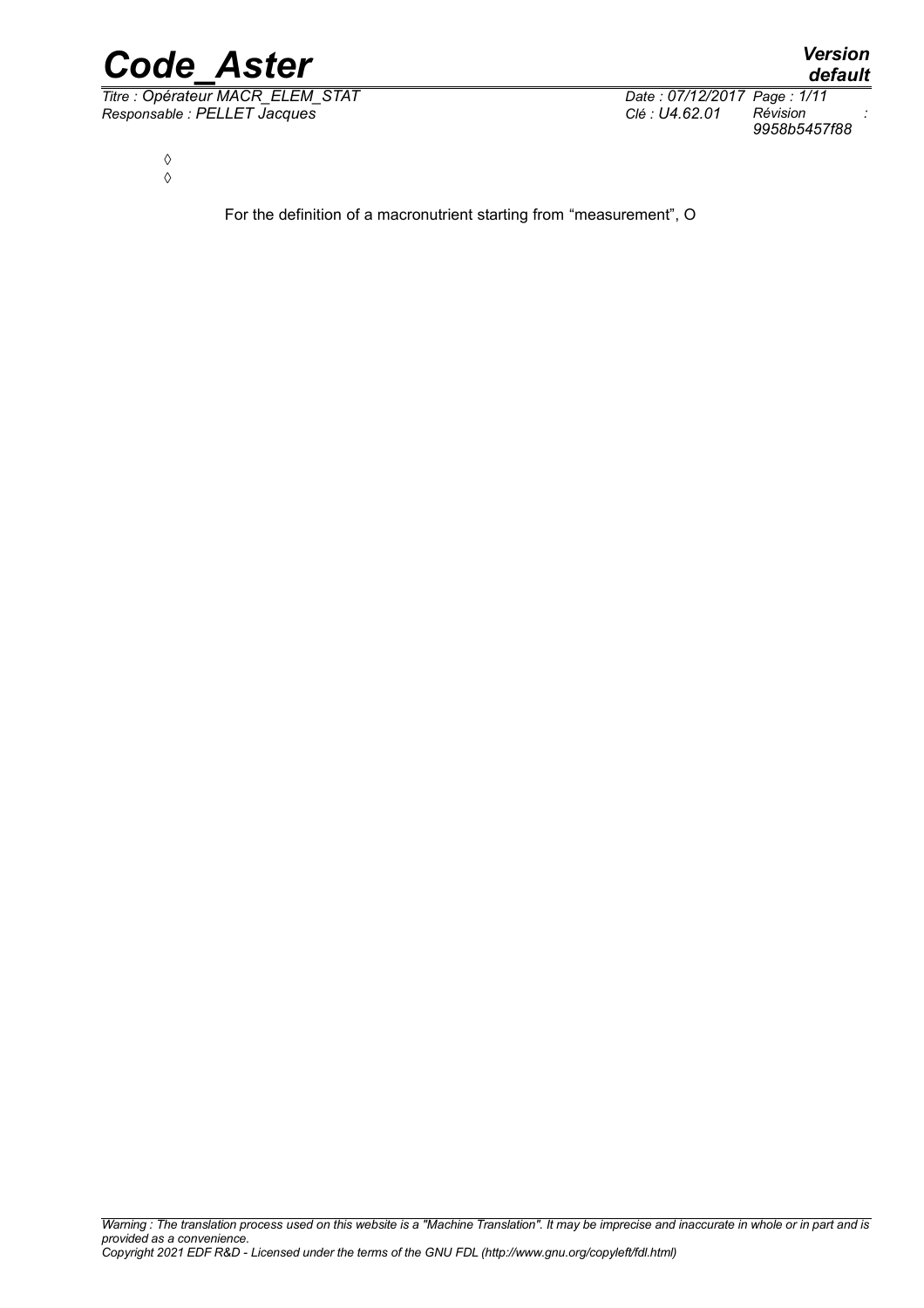*Titre : Opérateur MACR\_ELEM\_STAT Date : 07/12/2017 Page : 2/11 Responsable : PELLET Jacques Clé : U4.62.01 Révision :*

## **Operator MACR\_ELEM\_STAT**

### **1 Goal**

To create macronutrients for calculations of "static under-structuring" or for calculations of "structural modification".

In LE case calculations of "static under-structuring", the macronutrient is calculated by assembly ofelements endis ordinary and condensation of the matrices to the "external" degrees of freedom.

In the case "structural modification", the macronutrient is calculated by expansion and condensation of the modal model identified (measured) with the "external" degrees of freedom.

Product a structure of data of the type macr\_elem\_stat.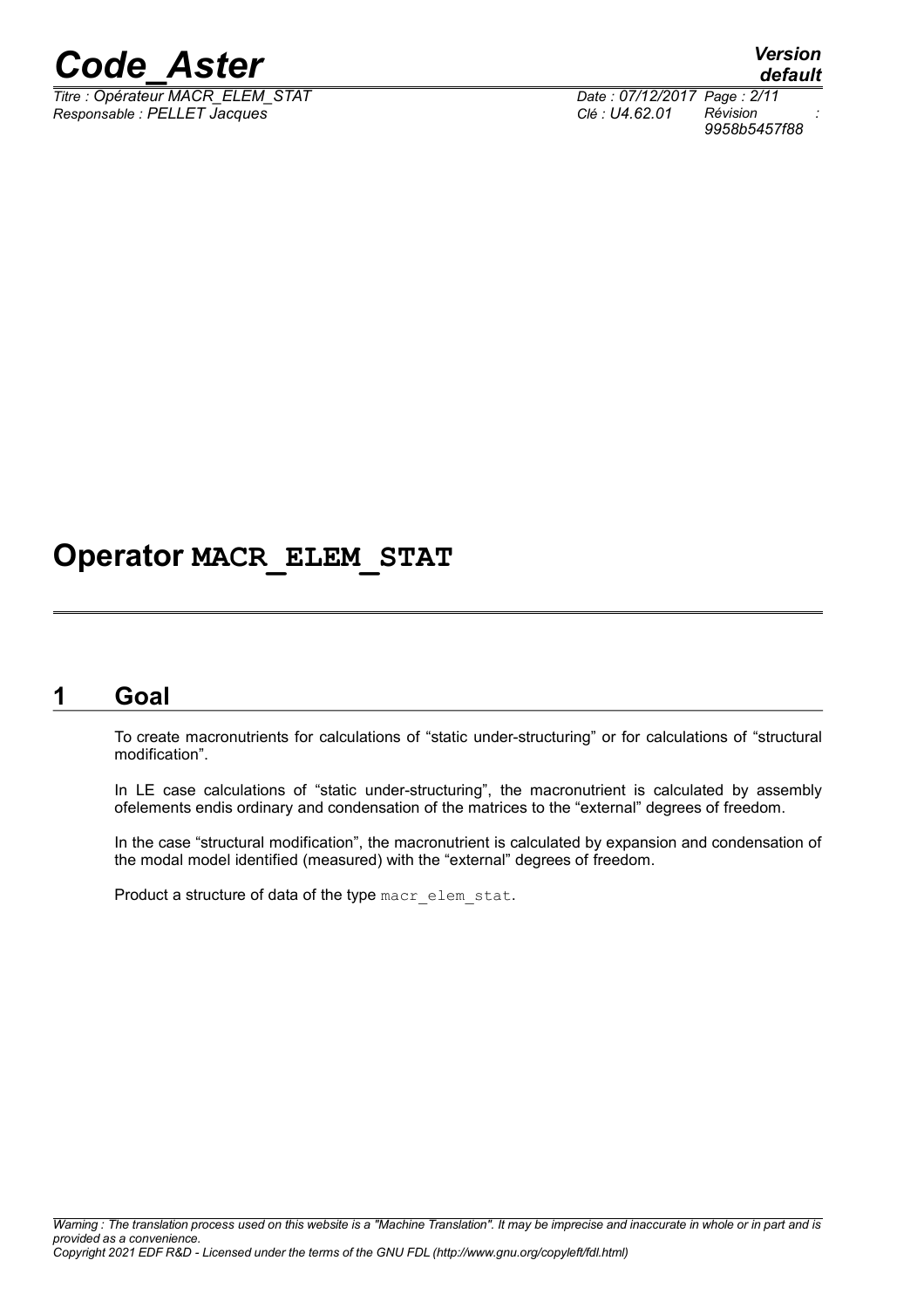*Titre : Opérateur MACR\_ELEM\_STAT Date : 07/12/2017 Page : 3/11 Responsable : PELLET Jacques Clé : U4.62.01 Révision :*

*9958b5457f88*

### **2 Syntax**

| $(max$ elem stat) = MACR ELEM STAT ( |                                                                                                                                                                                                                           |
|--------------------------------------|---------------------------------------------------------------------------------------------------------------------------------------------------------------------------------------------------------------------------|
|                                      |                                                                                                                                                                                                                           |
| $MO$ ,<br>$chmat$ ,<br>carac,        | [model]<br>[cham mater]<br>[cara elem]<br>[1 char meca]<br>[R]<br>[DEFECT]<br>[DEFECT]<br>$[1]$<br>[DEFECT]<br>$[1]$                                                                                                      |
| $Mo$ ,<br>$chmat$ ,<br>repgene       | [model]<br>[cham mater]<br>[cara_elem]<br>/ [tran gene]<br>/ [harm_gene]<br>/ [mode_gene]<br>/ [mode_meca]<br>[base modale]<br>$\sqrt{2}$                                                                                 |
|                                      | [1_gr_noeud]                                                                                                                                                                                                              |
|                                      |                                                                                                                                                                                                                           |
|                                      |                                                                                                                                                                                                                           |
| $\mathbf{r}$                         | [k8]<br>[DEFECT]<br>[1 char meca]<br>[R]<br>[DEFECT]                                                                                                                                                                      |
|                                      | $\begin{array}{ccc}\n & \text{lchar} & \text{ } \\ \text{ } & \text{inst} & \text{ } \\ \end{array}$<br>$/ 0.0$ ,<br>$/$ 10,<br>/ $nbcamx$ ,<br>$/$ 10,<br>/ $nbchmx$ ,<br>carac,<br>$MODE$ $MESURE =$ $modemes$<br>nocas |

*Warning : The translation process used on this website is a "Machine Translation". It may be imprecise and inaccurate in whole or in part and is provided as a convenience.*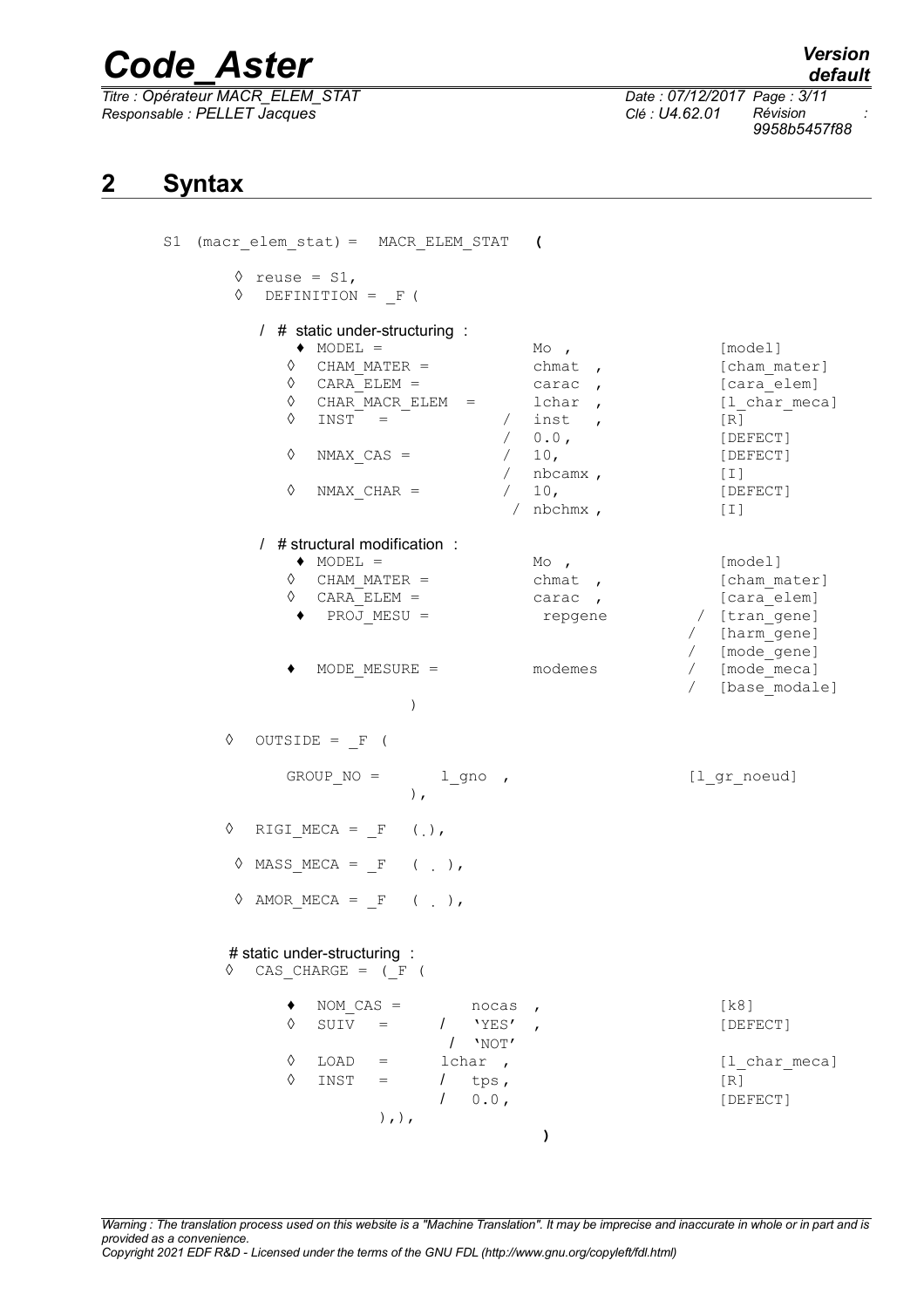*Titre : Opérateur MACR\_ELEM\_STAT Date : 07/12/2017 Page : 4/11 Responsable : PELLET Jacques Clé : U4.62.01 Révision :*

*default 9958b5457f88*

## **3 General information**

This operator is a point of passage **obligatory** for the static under-structuring or a calculation of structural modification by condensation of measurement.

For the static under-structuring, it is useful:

- to define a macronutrient (keywords: DEFINITION and OUTSIDE),
- to ask the condensation of the matrix of rigidity (or mass),
- to define (and condense) the associated loadings; the user can name on this occasion one or more loading case.

These 3 stages can be made in only one call to MACR ELEM STAT. But they can be made in several times thanks to the use of the keyword "reuse"(enrichment of macr elem stat). The stage of definition is obligatorily to realize in first. The condensation of the mass must be done after the condensation of rigidity.

For the structural modification, it is useful:

- to define a macronutrient (keywords: DEFINITION and OUTSIDE),
- to ask the expansion and the condensation of measurement to lead to matrices of condensed rigidity and mass.

macr\_elem\_stat is a structure of data which contains:

- its references: model, cara elem, cham mater, load,
- its topological description: external nodes,
- its condensed matrices (rigidity, mass,...),
- a list of named condensed loadings (for the static under-structuring).

The use of the whole of the operators of static under-structuring is described in the U2.07.02 note, and the approach of structural modification is described in the U2.07.03 note.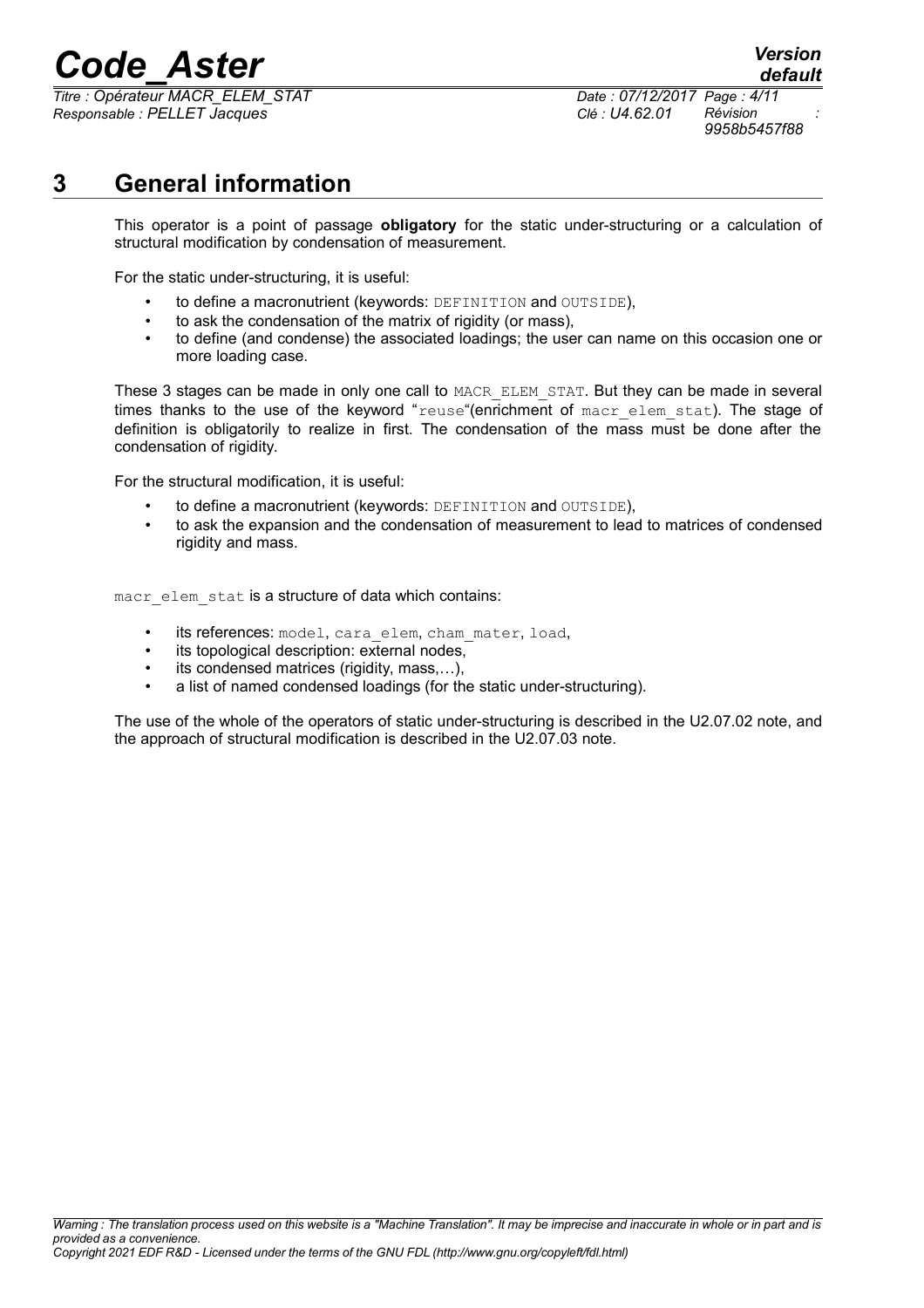*Titre : Opérateur MACR\_ELEM\_STAT Date : 07/12/2017 Page : 5/11 Responsable : PELLET Jacques Clé : U4.62.01 Révision :*

*9958b5457f88*

### **4 Operands**

#### **4.1 Keyword DEFINITION**

◊ DEFINITION

This keyword factor (not répétable) is used to define the macronutrient.

#### **4.1.1 Operand MODEL**

 $MODEL = MO$ 

Case "static under-structuring":

Name of the model which one wants to condense. The matrices (and loadings) which one condenses are always calculated on the model **as a whole**. When one wants to condense several subsets of the same grid, it is thus necessary to create several models on different groups of meshs.

Case "structural modification":

NRom of the model given in the keyword MODELE CALCUL order PROJ MESU MODAL associated with repgene keyword PROJ MESU. This model is used as support for the expansion of measurement with the "external" nodes.

#### **4.1.2 Operand CHAM\_MATER**

◊ CHAM\_MATER = chmat

Name of the material field associated with the model. This argument is useless if the model contains only discrete elements and static substructures. It is obligatory if not.

#### **4.1.3 Operand CARA\_ELEM**

◊ CARA\_ELEM = carac

Name of the elementary characteristics if the model comprises elements of beam, plate or hull.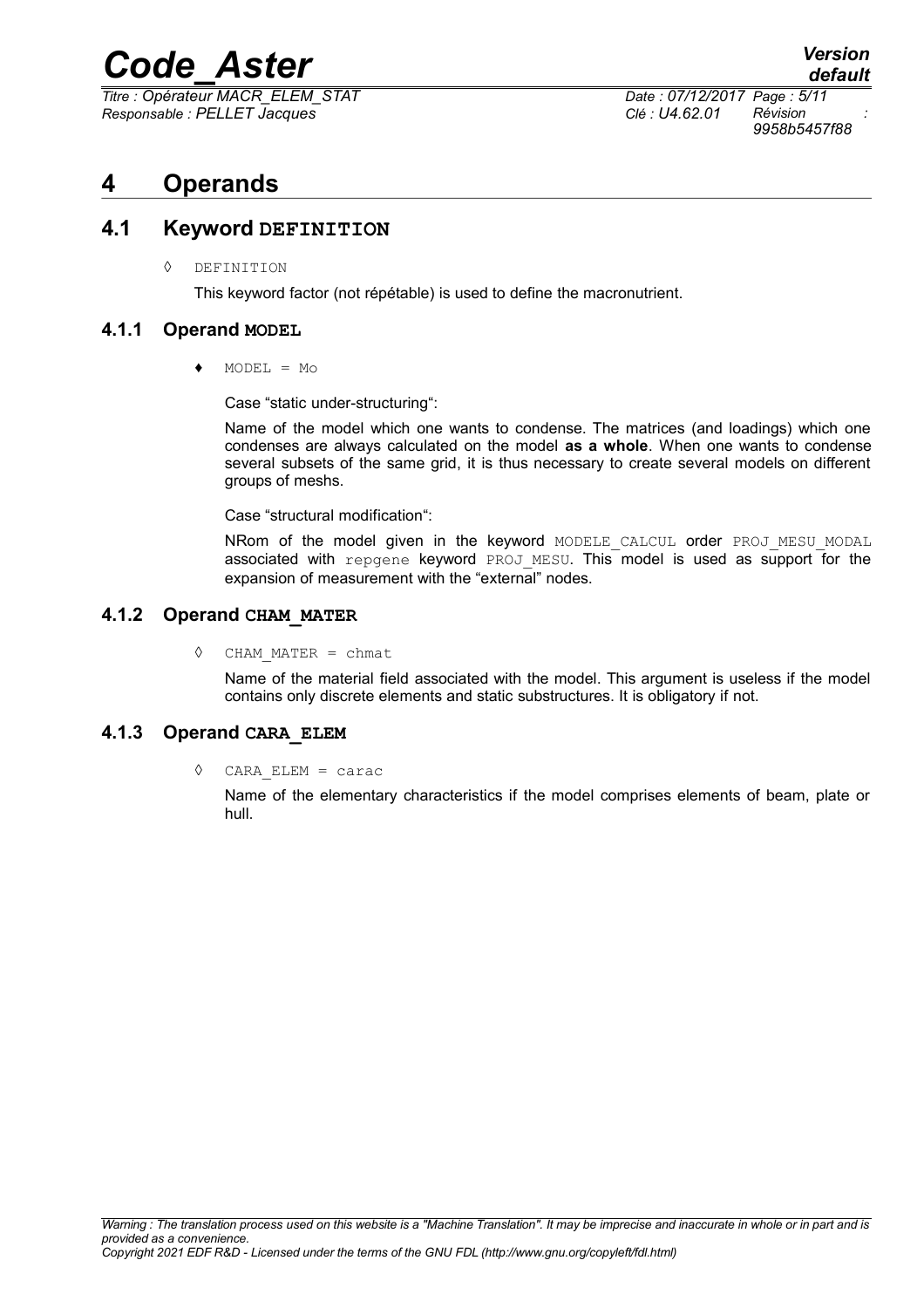*Titre : Opérateur MACR\_ELEM\_STAT Date : 07/12/2017 Page : 6/11 Responsable : PELLET Jacques Clé : U4.62.01 Révision :*

*9958b5457f88*

#### **4.1.4 Operands CHAR\_MACR\_ELEM / INST**

◊ CHAR\_MACR\_ELEM = lchar

This argument is used to define:

- the thermal loading which modifies possibly the characteristics of material, when those depend on the temperature; one will specify if necessary the moment of the thermal evolution (keyword INST),
- the conditions kinematics applied to **internal nodes** (cf keyword OUTSIDE) macro element.
- ◊ INST = inst

During a calculation for which the material characteristics depend on the temperature, one specifies the field of temperature here to be used. The field used is that corresponding to the moment inst thermal evolution referred in the list of the loads lchar (to refer to the order CALC MATR ELEM ('RIGI MECA')) [U4.61.01].

#### **Remarks on the conditions kinematics:**

*In the operators of static under-structuring, the conditions kinematics of the type "Dirichlet" are always dualisées, ever eliminated.*

*In general one will apply the conditions kinematics to nodes external at the higher level of under-structuring. Thus they will not appear in the loads of*  $1$ *char.* 

*On the other hand, the conditions kinematics which it is necessary to give before condensation ( lchar ) are those which one will not be able to give any more afterwards:*

- *the conditions implying of the internal nodes (linear ddl imposed or relations) because these nodes will be eliminated,*
	- *conditions defined from edges finite elements ( FACE\_IMPO ) because these finite elements will not exist any more after condensation.*

#### **Notice on the argument lchar :**

*The loads which appear in the list lchar , which is those make it possible to calculate the matrices of rigidity and mass:*

- *possible load of temperature modifying the material characteristics,*
- *conditions kinematics (dualisation).*

*on the other hand, these loads intervene of nothing in the definition the loadings (second members).*

*For example, dilations due to the field of temperature will be taken into account in a loading case only if the load containing this field of temperature is explicitly given in the definition of this loading case (keywords CAS\_CHARGE and LOAD ). In the same way them conditions nonworthless kinematics must be given again in the definition of the loading cases.*

#### **4.1.5 Operands NMAX\_CAS / NMAX\_CHAR**

◊ NMAX\_CAS = nbcamx

One here is given **raising** amongst loading case which the user will define on the macronutrient (cf argument CAS CHARGE). This number is taken by default with 10.

◊ NMAX\_CHAR = nbchmx

One here is given **raising** amongst concepts of the type load that one will affect to **each** loading case (cf argument CAS CHARGE). This number is taken by default with 10.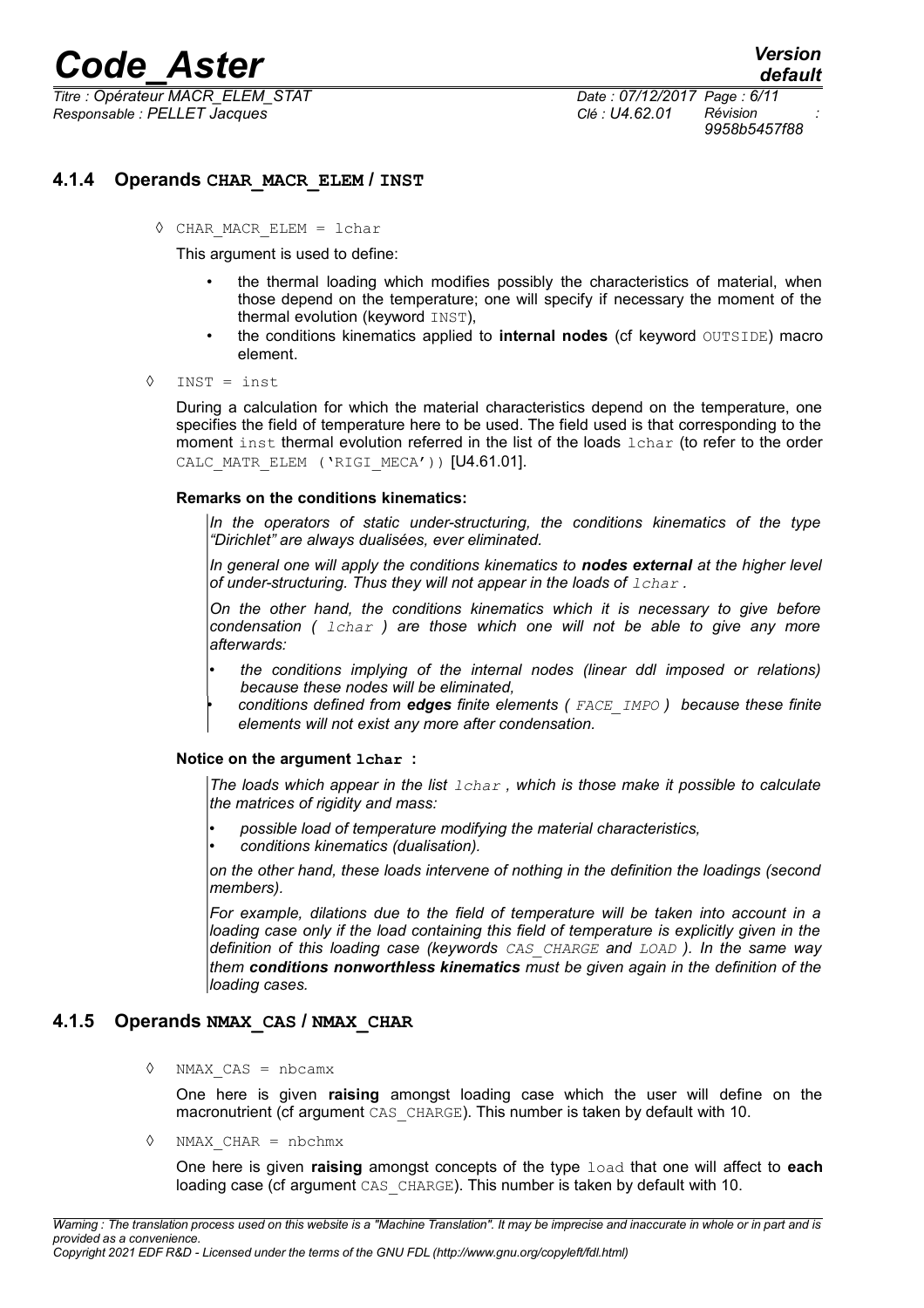*Titre : Opérateur MACR\_ELEM\_STAT Date : 07/12/2017 Page : 7/11 Responsable : PELLET Jacques Clé : U4.62.01 Révision :*

*9958b5457f88*

#### **4.1.6 Operand PROJ\_MESU**

**♦** PROJ\_MESU = repgene

repgene indicate the name of the concept resulting from order PROJ MESU MODAL [U4.73.01] who allowed to define measurement and projection bases it.

#### **4.1.7 Operand MODE\_MESURE**

**♦** MODE\_MESURE = modemes

One gives here the name of the concept containing in experiments identified clean modes. These clean modes allow to build the modal model of the structure initial which will be then condensed with nodes "external".

#### **4.2 Keyword OUTSIDE**

**♦** OUTSIDE =

This keyword factor (not répétable) is used to define the whole of the "external" nodes where the matrices and the loadings will be condensed (the other nodes will be known as "interns"). This keyword must appear in the first call to the order MACR\_ELEM\_STAT (one defines the outside of a macronutrient in only once).

Each external node carries the same degrees of freedom as the node corresponding of the model Mo. A macro - element (and geometrically) entirely is topologically defined by the whole of its external nodes.

#### **4.2.1 Remarks on the definition of the "outside" of a macro element**

- The outside of a macronutrient is the whole of the "external" nodes which define the topology and the geometry of the macronutrient,
- each "external" node carries **all** the degrees of freedom which exist on this node in the unclaimed model under -. Macronutrients produced by *Aster* are usable only by resticking their external nodes and consequently all the degrees of freedom which it carry. Other computer codes operate differently. For certain modelings (slip, articulation,…), one will be led not to restick certain nodes and to use, on the level of under - structuring superior, the linear relations between the degrees of freedom of the external nodes several macronutrients,
- at the time of the definition of the external nodes of a macronutrient, if a node appears several times, one counts it only once,
- for reasons of programming, it is necessary that there exist at the same time external nodes and internal nodes: none the families can be empty.

#### **4.2.2 Operand GROUP\_NO**

GROUP  $NO = 1$  grno

List of the names of the groups of nodes which one wishes "external".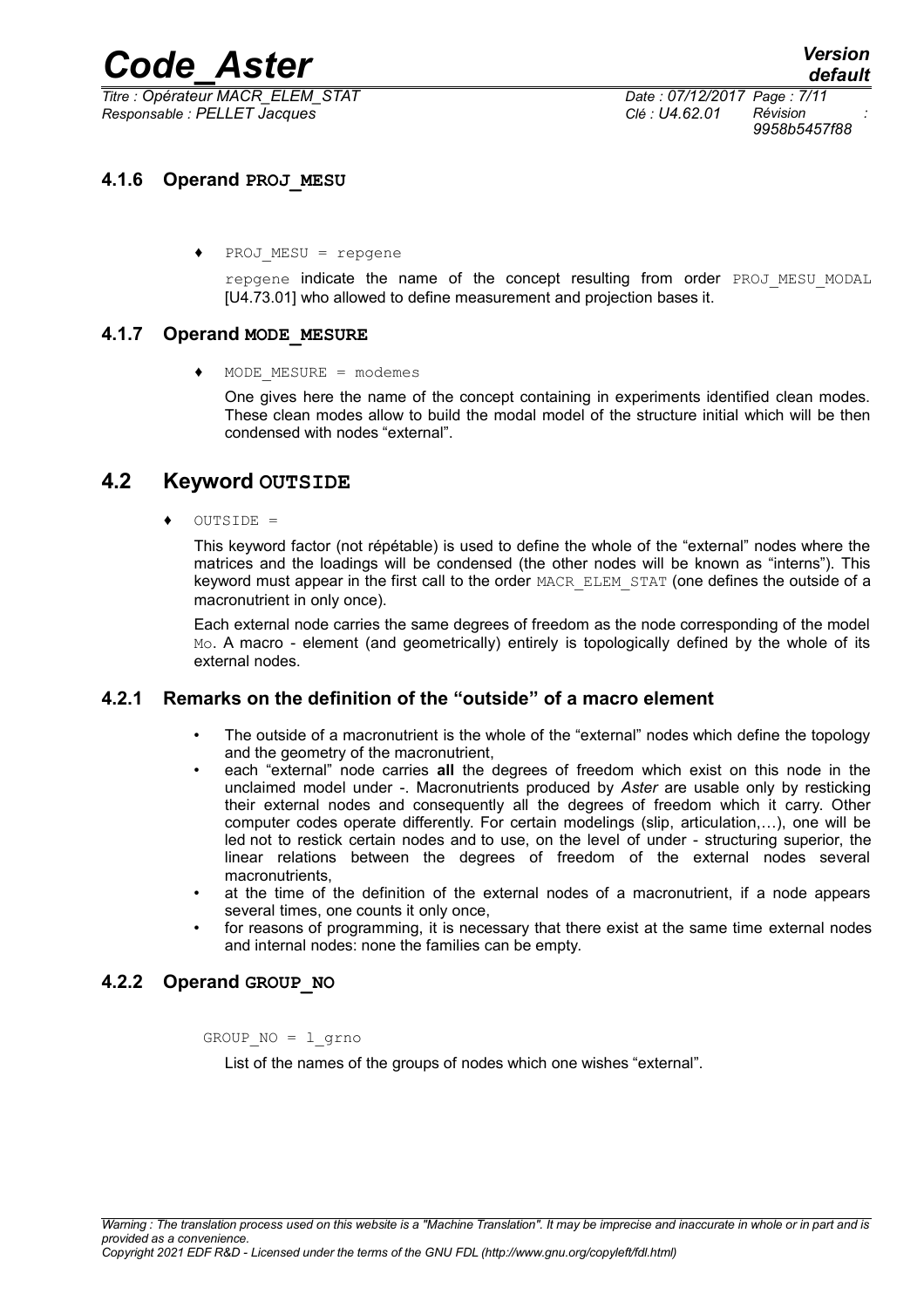*Titre : Opérateur MACR\_ELEM\_STAT Date : 07/12/2017 Page : 8/11 Responsable : PELLET Jacques Clé : U4.62.01 Révision :*

*9958b5457f88*

### **4.3 Keywords RIGI\_MECA / MASS\_MECA**

#### **♦** RIGI\_MECA

This keyword is used to specify that one wants to condense the matrix of rigidity.

#### Case "static under-structuring":

This matrix is calculated on **all** elements of the model like on the elements of LAGRANGE of the conditions kinematics contained in the argument of CHAR\_MACR\_ELEM.

#### Case "structural modification":

The matrix of condensed rigidity is calculated by expansion of the spectral matrix measured with the "external" nodes.

#### ◊ MASS\_MECA

This keyword is used to specify that one wants to condense the matrix of mass.

Case "static under-structuring": This matrix is calculated on **all** elements of the model (condensation of GUYAN).

Case "structural modification": Lmatrix of condensed mass has is obtained by expansion of the matrix of generalized masses measured with the "external" nodes.

◊ AMOR\_MECA

This keyword is used to specify that one wants to condense the matrix of damping.

This functionality is not available in "static under-structuring":

Case "structural modification":

Lmatrix D has' damping condensed is obtained by expansion of the matrix of the generalized depreciation measured with the "external" nodes.

#### **4.4 Keyword CAS\_CHARGE.**

◊ CAS\_CHARGE

This keyword factor makes it possible to define a set of loading cases **named** (keyword NOM CAS). These loading cases could be applied to the model of higher level (CALC\_VECT\_ELEM [U4.61.02]).

In general, one will seek to apply the nodal loadings (FORCE\_NODALE) at the higher level of under-structuring.

On the other hand all the loadings defined on the finite elements must be applied before any condensation: (GRAVITY, ROTATION, FORCE\_FACE, FORCE\_CONTOUR, FORCE\_INTERNE, FORCE COQUE, FORCE POUTRE, PRES REP,...) since these finite elements "will have disappeared" after condensation.

Let us note that for a macronutrient, there is no concept of contour, orientation, of face,...

#### **4.4.1 Operand NOM\_CAS**

NOM  $CAS = nocas$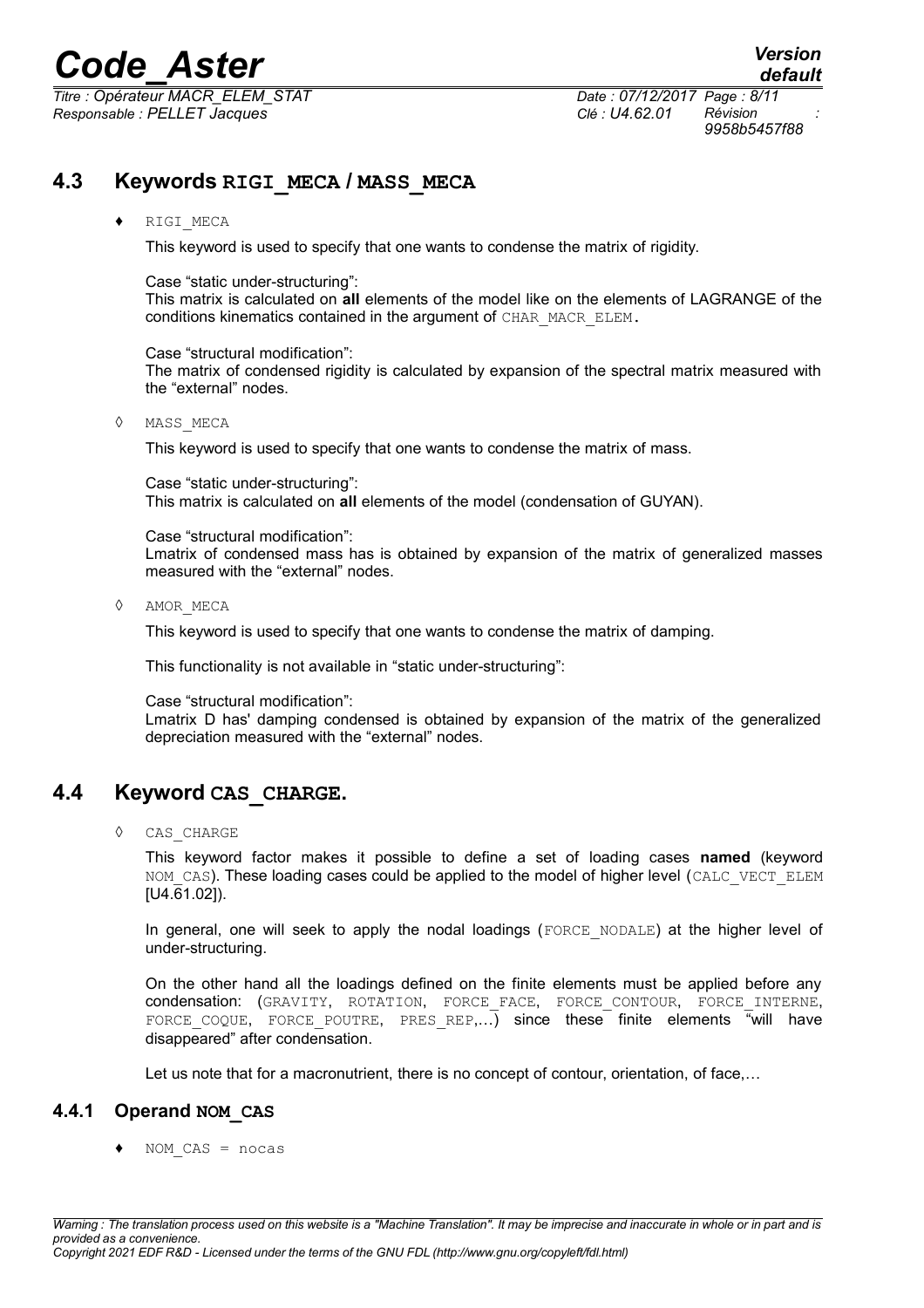

*Titre : Opérateur MACR\_ELEM\_STAT Date : 07/12/2017 Page : 9/11 Responsable : PELLET Jacques Clé : U4.62.01 Révision :*

*9958b5457f88*

*default*

The loading condensed under the name nocas (between "quotes") corresponds to the loading defined by the arguments of LOAD and INST which one adds **systematically** loadings of name nocas possibly present on under structures of lower level contained in the model Mo.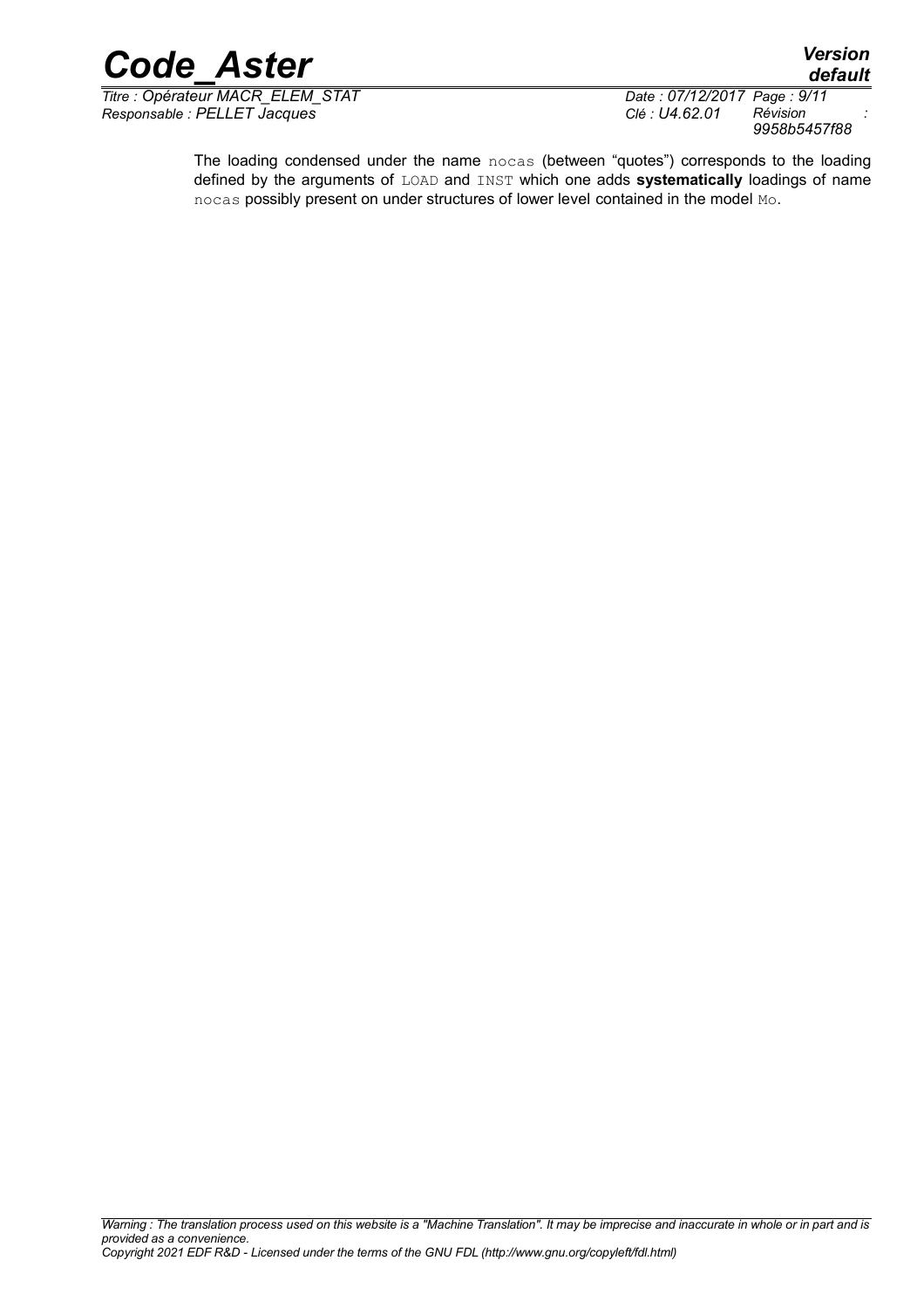*Titre : Opérateur MACR\_ELEM\_STAT Date : 07/12/2017 Page : 10/11 Responsable : PELLET Jacques Clé : U4.62.01 Révision :*

*9958b5457f88*

#### **4.4.2 Operand SUIV**

◊ SUIV = 'YES'/'NOT'

This keyword says if the loading case "follows" the macronutrient in its geometrical transformations: translation, rotation, (cf operator DEFI\_MAILLAGE [U4.23.01]). For example, the loading due to a rotation (centrifugal force), a pressure (or an opposed dilation) is "following" because its direction is related to the position of under - structure. On the other hand, gravity is a loading "not follower" (its direction is absolute).

#### **Caution:**

*The loadings kinematics are always "following" because their taking into account is made in the matrix of rigidity (dualisation) and this matrix is "following" by nature.*

#### **4.4.3 Operands LOAD / INST**

```
◊ LOAD = lchar,
```
 $\Diamond$  INST = tps,

Keywords LOAD and INST have the same meaning as in the operator CALC VECT ELEM [U4.61.02].

### **5 Examples of definition of a macro element**

#### **5.1 To define the outside of a macronutrient**

sup1 = MACR ELEM STAT ( DEFINITION =  $F$  ( MODEL = Mo, CHAM MATER = chmat), OUTSIDE =  $F \left($  GROUP NO = EXT.), )  $sup3 =$  MACR ELEM STAT ( DEFINITION = F ( MODEL = Mo, CHAM MATER = chmat,), OUTSIDE =  $F$  ( GROUP NO = ('L1', 'L3'),)

#### **5.2 To condense matrices of rigidity and mass**

 $sup1 =$  MACR ELEM STAT (reuse = sup1, RIGI\_MECA =  $_F$  (), MASSE\_MECA =  $_F$  (), )

#### **5.3 To define a loading on the macronutrient**

 $sup1 =$  MACR ELEM STAT (reuse = sup1, CAS CHARGE = ( NOM CAS = 'ch1' , LOAD = ch1,),  $\lambda$